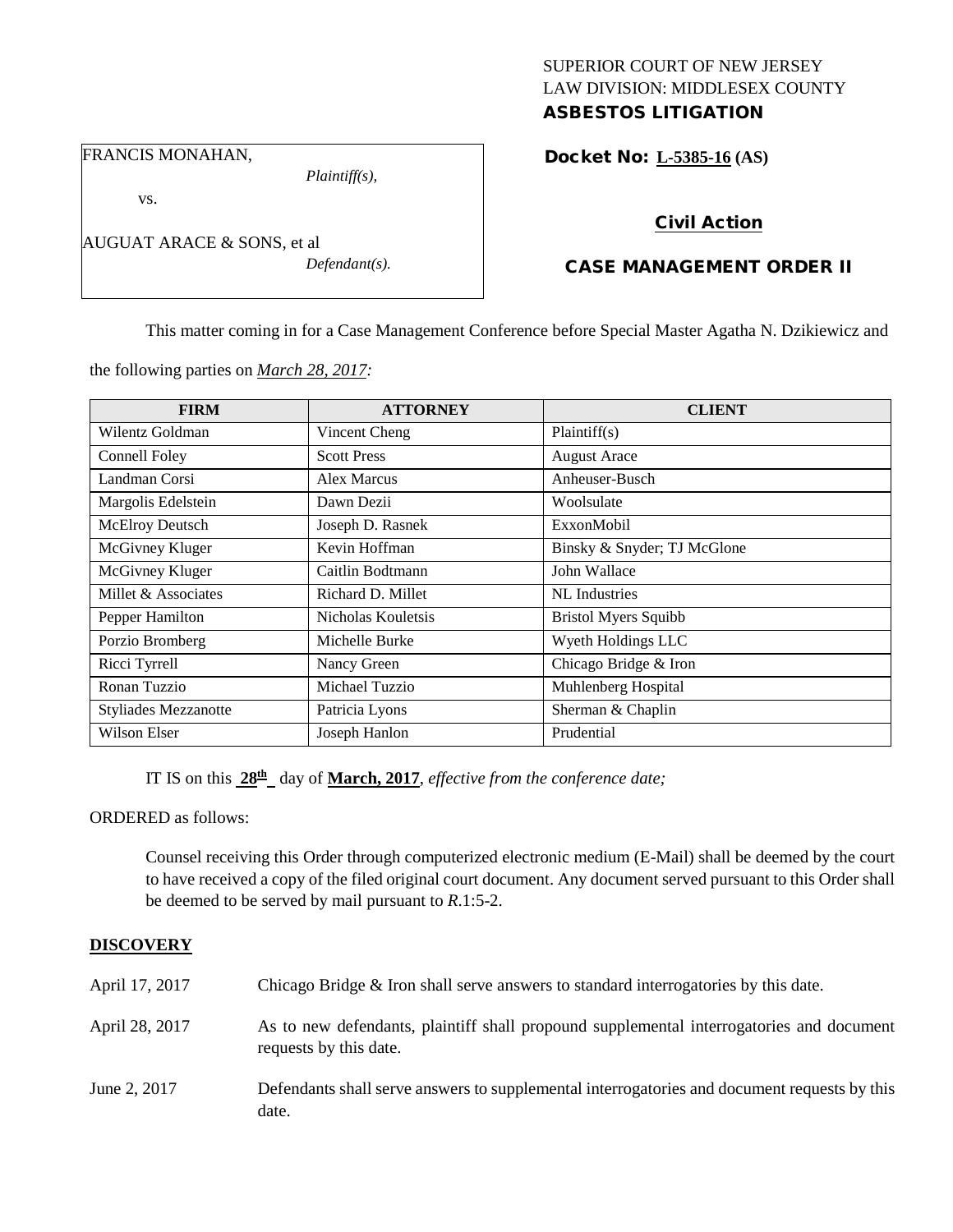| April 28, 2017 | New defendants shall propound supplemental interrogatories and document requests by this<br>date.                                                                                                           |
|----------------|-------------------------------------------------------------------------------------------------------------------------------------------------------------------------------------------------------------|
| June 2, 2017   | Plaintiff and third-party defendants shall serve answers to supplemental interrogatories and<br>document requests by this date.                                                                             |
| July 31, 2017  | Fact discovery, including depositions, shall be completed by this date. Plaintiff's counsel shall<br>contact the Special Master within one week of this deadline if all fact discovery is not<br>completed. |
| July 31, 2017  | Depositions of corporate representatives shall be completed by this date.                                                                                                                                   |

# **EARLY SETTLEMENT**

August 18, 2017 Settlement demands shall be served on all counsel and the Special Master by this date.

#### **SUMMARY JUDGMENT MOTION PRACTICE**

| August 18, 2017 | Plaintiff's counsel shall advise, in writing, of intent not to oppose motions by this date. |  |  |
|-----------------|---------------------------------------------------------------------------------------------|--|--|
|                 |                                                                                             |  |  |

- September 1, 2017 Summary judgment motions shall be filed no later than this date.
- September 29, 2017 Last return date for summary judgment motions.

#### **MEDICAL DEFENSE**

- November 3, 2017 Plaintiff shall serve medical expert reports by this date.
- November 3, 2017 Upon request by defense counsel, plaintiff is to arrange for the transfer of pathology specimens and x-rays, if any, by this date.
- January 5, 2018 Defendants shall identify its medical experts and serve medical reports, if any, by this date. In addition, defendants shall notify plaintiff's counsel (as well as all counsel of record) of a joinder in an expert medical defense by this date.

## **LIABILITY EXPERT REPORTS**

| November 3, 2017 | Plaintiff shall identify its liability experts and serve liability expert reports or a certified expert<br>statement by this date or waive any opportunity to rely on liability expert testimony. |
|------------------|---------------------------------------------------------------------------------------------------------------------------------------------------------------------------------------------------|
| January 5, 2018  | Defendants shall identify its liability experts and serve liability expert reports, if any, by this<br>date or waive any opportunity to rely on liability expert testimony.                       |
| February 2, 2018 | Third-party defendants shall identify its liability experts and serve liability expert reports, if<br>any, by this date or waive any opportunity to rely on liability expert testimony.           |

#### **EXPERT DEPOSITIONS**

February 28, 2018 Expert depositions shall be completed by this date. To the extent that plaintiff and defendant generic experts have been deposed before, the parties seeking that deposition in this case must file an application before the Special Master and demonstrate the necessity for that deposition. To the extent possible, documents requested in a deposition notice directed to an expert shall

\_\_\_\_\_\_\_\_\_\_\_\_\_\_\_\_\_\_\_\_\_\_\_\_\_\_\_\_\_\_\_\_\_\_\_\_\_\_\_\_\_\_\_\_\_\_\_\_\_\_\_\_\_\_\_\_\_\_\_\_\_\_\_\_\_\_\_\_\_\_\_\_\_\_\_\_\_\_\_\_\_\_\_\_\_\_\_\_\_\_\_\_\_\_\_\_\_\_\_\_\_\_\_\_\_\_\_\_\_\_